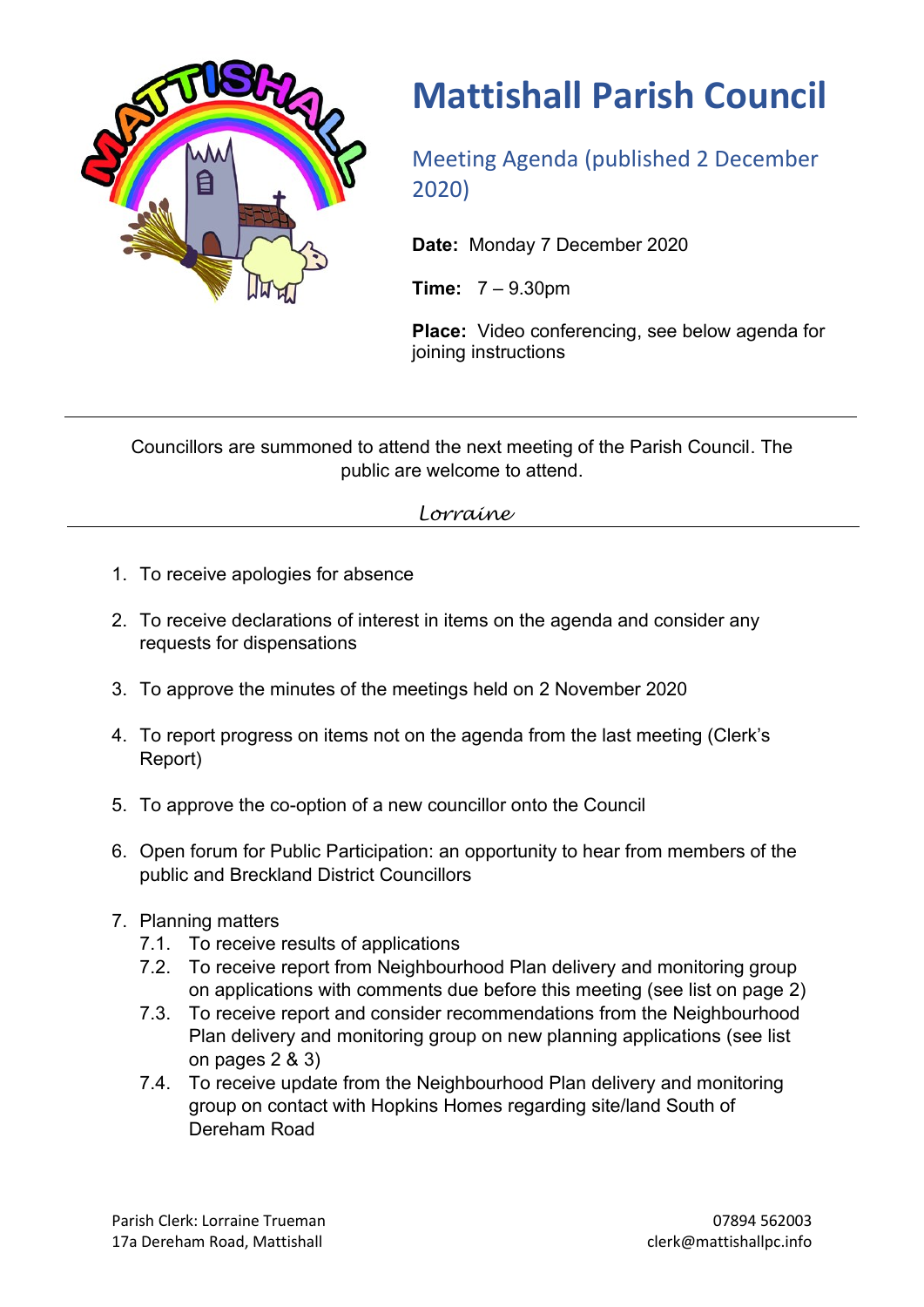- 8. To discuss the Caravan and Motorhome Club pitches at the golf club
- 9. To agree street lighting requirements for development at Poplar Close
- 10.To receive the latest SAM2 and Speed Watch report
- 11.To receive an update on the application for new Safer Neighbourhood Action Panel (SNAP) members
- 12.To discuss the invitation from the District Superintendent to a strategic level briefing
- 13.To receive report and consider the status of the online youth club
- 14.To receive an update on Miscellanea
- 15.To discuss and agree members of a new Chairman's long-term projects working group
- 16.To receive an update and discuss next steps for Xmas hampers

#### 17.Finance

- 17.1. To approve the payment list
- 17.2. To review draft budget for 2021/22

#### 18.Correspondence

- 18.1. Census 2021
- 18.2. Norwich Western Link
- 18.3. Police Parish Newsletter
- 18.4. Rural Services Network

19.To receive items for 4 January agenda

#### **New planning applications to receive comments (item 7.2)**

| 3PN/2020/0056/UC | Agricultural<br><b>Building at South</b><br><b>Green Farm</b> | Prior approval for conversion of barn to one<br>dwelling (General Permitted England Order<br>2015 as amended Schedule 2, Part 3, Class |
|------------------|---------------------------------------------------------------|----------------------------------------------------------------------------------------------------------------------------------------|
|                  |                                                               | Q)                                                                                                                                     |

#### **New planning applications for consideration (item 7.3)**

| 3PL/2020/1289/HOU | Stoney End | The Old Rectory, $4 \mid$ Rear first floor extension |
|-------------------|------------|------------------------------------------------------|
|                   |            |                                                      |